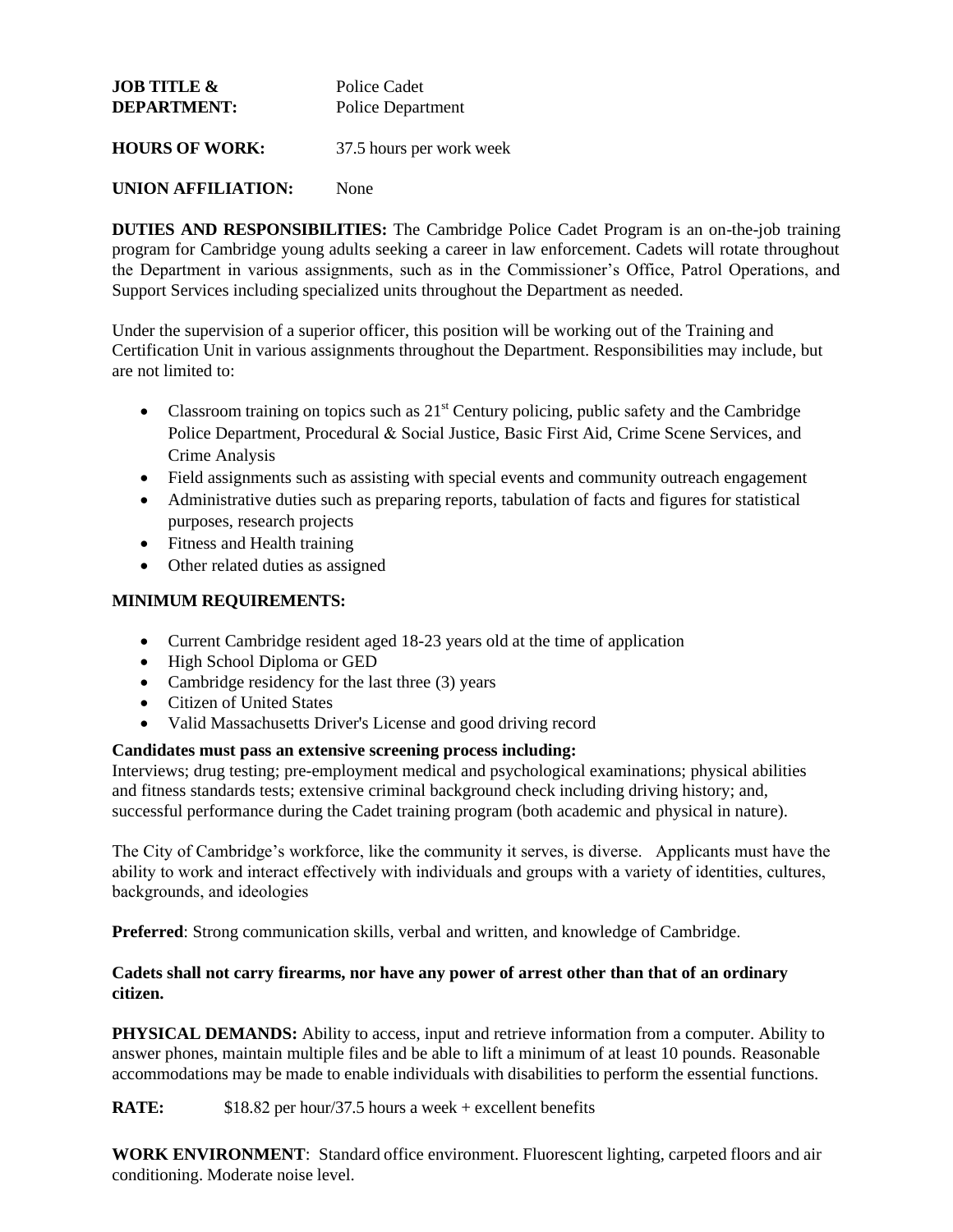**APPLICATION PROCEDURE**: Interested applicants must first enroll and register for a competitive exam, to be held at the Cambridge Police Department on Saturday, July 23, 2022. There is no fee to take the exam, and no prior knowledge of law enforcement is necessary.

#### **Registering for the exam:**

Applicants should complete the attached registration form and provide the requested documentation by email to [personnel@cambridgepolice.org,](mailto:personnel@cambridgepolice.org) by **5 p.m. on June 30, 2022.**

### **Required Documentation:**

- **Copy of Driver's License**
- **Proof of Residency**
- **Proof of Citizenship**
- **One (1) Letter of Recommendation from teacher, employer, mentor etc.**
- **Three (3) contacts that are different from the letter of recommendation**

Applicants are required to read pages 1 through 192 of the following book **prior** to the exam:

**TRUE BLUE Police Stories By Those Who Have Lived Them Sgt. Randy Sutton St. Martin's Press NY, ISBN 0-312-32481-2**

If candidates need assistance in obtaining a copy of the book, please contact personnel@cambridgepolice.org

Based on the examination results, an eligible list of candidates for the program will be created. The highest scoring candidates will be contacted by the Police Department to move forward to the screening stage of the hiring process.

**THE CITY OF CAMBRIDGE IS AN AFFIRMATIVE ACTION/EQUAL OPPORTUNITY EMPLOYER. WOMEN, MINORITIES, VETERANS, MEMBERS OF THE LGBTQ+ COMMUNITY, AND PERSONS WITH DISABILITIES ARE ENCOURAGED TO APPLY. THE CITY IS COMMITTED TO ADVANCING A WORKFORCE CULTURE OF ANTIRACISM, DIVERSITY, EQUITY, AND INCLUSION. CITY OF CAMBRIDGE RESIDENTS ARE ESPECIALLY ENCOURAGED TO APPLY.**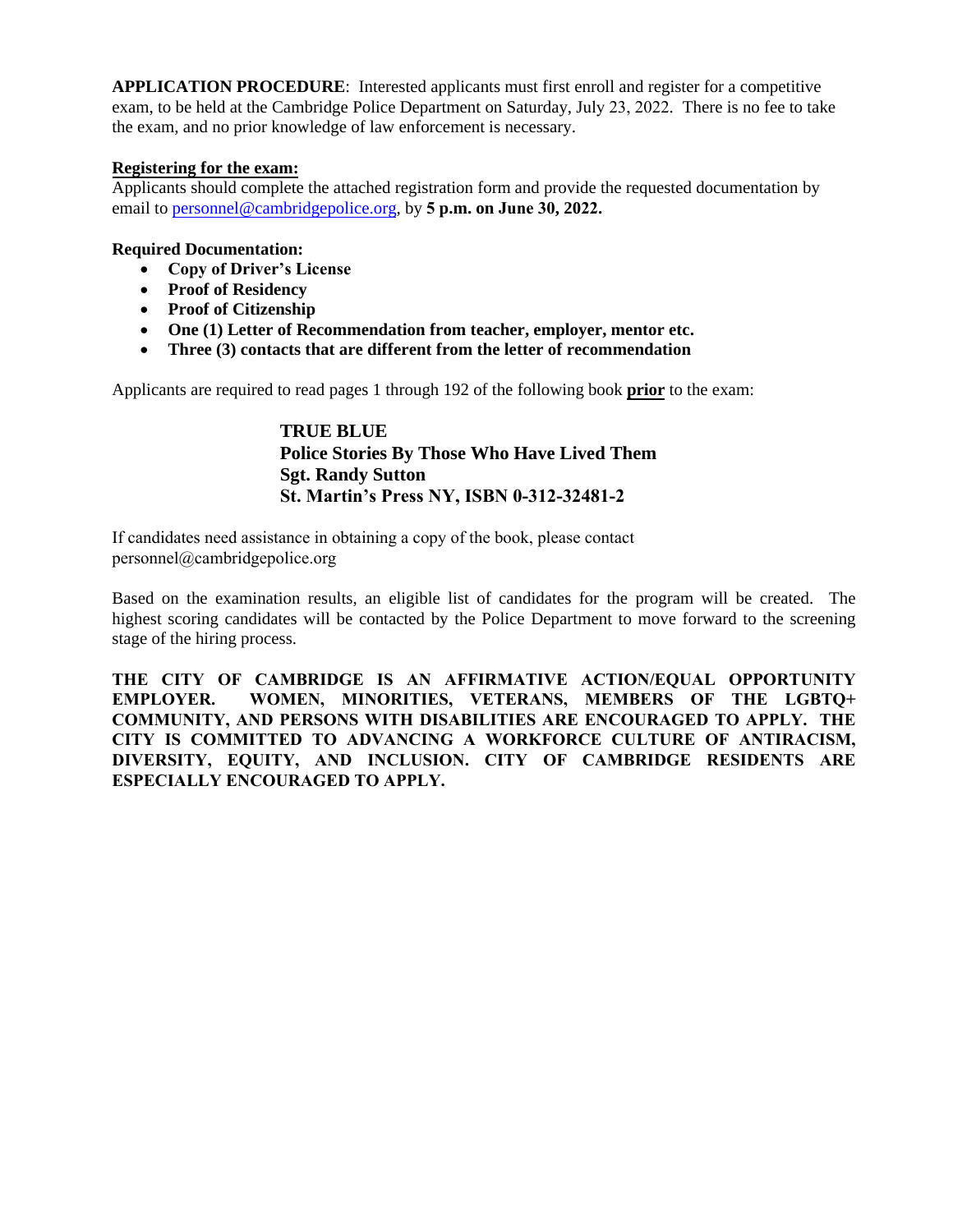

# **Cambridge Police Department**

 **Police Cadet Examination Registration Form**



| Carefully read and follow the below instructions.                         |  |  |
|---------------------------------------------------------------------------|--|--|
| Incomplete forms may result in your registration being delayed or denied. |  |  |
| **** DEADLINE: Friday, June 30, 2022 ****                                 |  |  |

|                                                    | Name: Name: 2008 and 2008 and 2008 and 2008 and 2008 and 2008 and 2008 and 2008 and 2008 and 2008 and 2008 and 2008 and 2008 and 2008 and 2008 and 2008 and 2008 and 2008 and 2008 and 2008 and 2008 and 2008 and 2008 and 200 |       |                                  |  |  |  |
|----------------------------------------------------|--------------------------------------------------------------------------------------------------------------------------------------------------------------------------------------------------------------------------------|-------|----------------------------------|--|--|--|
|                                                    | Last                                                                                                                                                                                                                           | First | Middle                           |  |  |  |
|                                                    |                                                                                                                                                                                                                                |       | <u>Nes/North Community Press</u> |  |  |  |
|                                                    | Number and Name of Street                                                                                                                                                                                                      | Apt.# | Cambridge Resident               |  |  |  |
|                                                    |                                                                                                                                                                                                                                |       |                                  |  |  |  |
|                                                    |                                                                                                                                                                                                                                |       |                                  |  |  |  |
| Please submit the following as separate documents: |                                                                                                                                                                                                                                |       |                                  |  |  |  |
| <b>Copy of Driver's License</b><br>$\bullet$       |                                                                                                                                                                                                                                |       |                                  |  |  |  |
| <b>Proof of Residency</b><br>$\bullet$             |                                                                                                                                                                                                                                |       |                                  |  |  |  |
| $\bullet$                                          | <b>Proof of Citizenship</b>                                                                                                                                                                                                    |       |                                  |  |  |  |
| $\bullet$                                          | One (1) Letter of Recommendation from teacher, employer, mentor etc. (a sample form is attached)<br>Three (3) contacts that are different from the letter of recommendation                                                    |       |                                  |  |  |  |
| $\bullet$                                          |                                                                                                                                                                                                                                |       |                                  |  |  |  |

Applicants should complete the attached registration form and provide the requested documentation by email to personnel@cambridgepolice.org, by **5 p.m. on June 30, 2022**